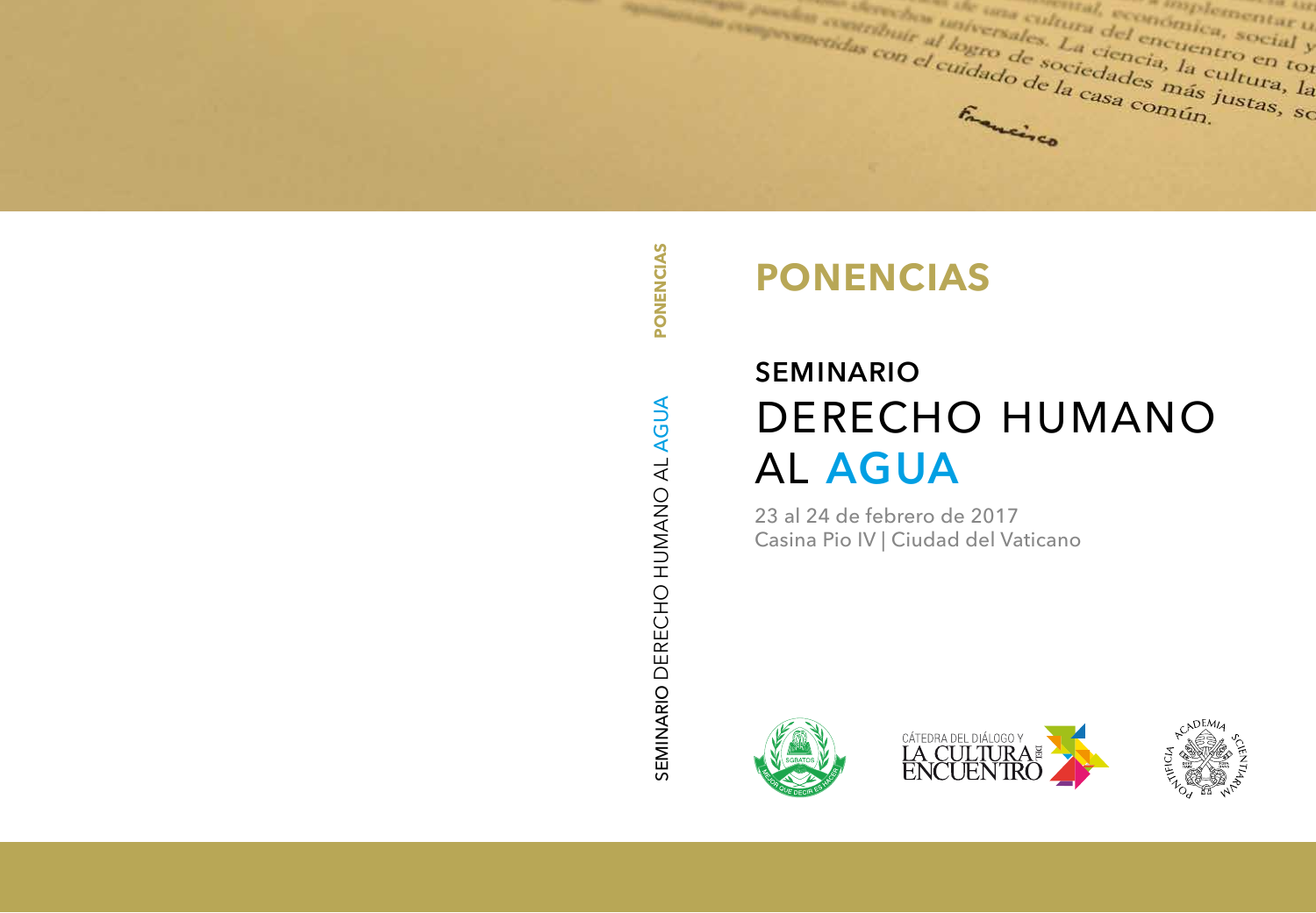# **ponencias**

# seminario derecho humano al agua

Aportes y perspectivas interdisciplinarias sobre la centralidad de las políticas públicas en la gestión de los servicios de agua y saneamiento

23 y 24 de febrero de 2017 Casina Pio IV | Ciudad del Vaticano





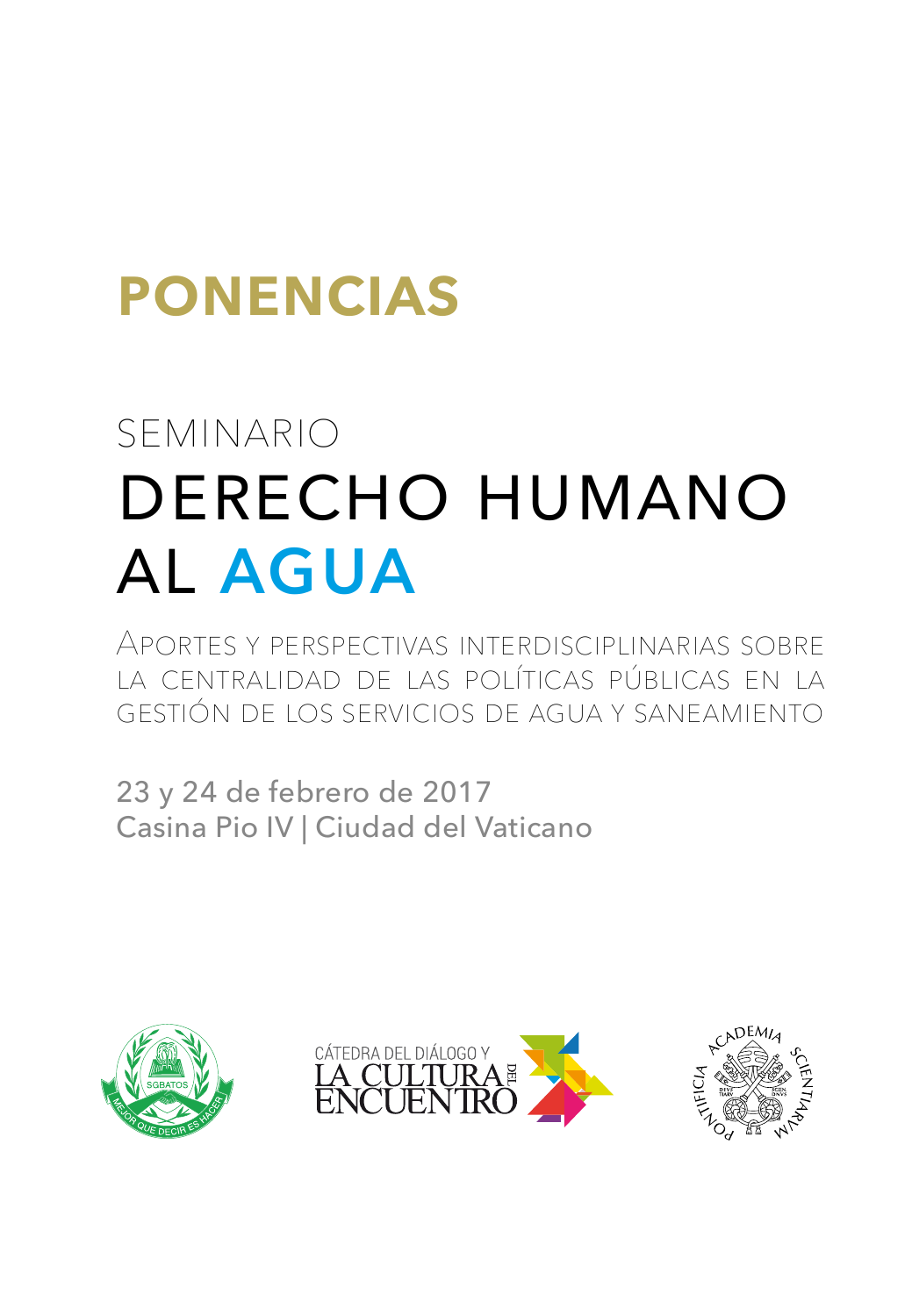

"En realidad, el acceso al agua potable y segura es un derecho humano básico, fundamental y universal, porque determina la sobrevivencia de las personas, y, por lo tanto, es condición para el ejercicio de los demás derechos humanos." (*Laudato Si'*, 30)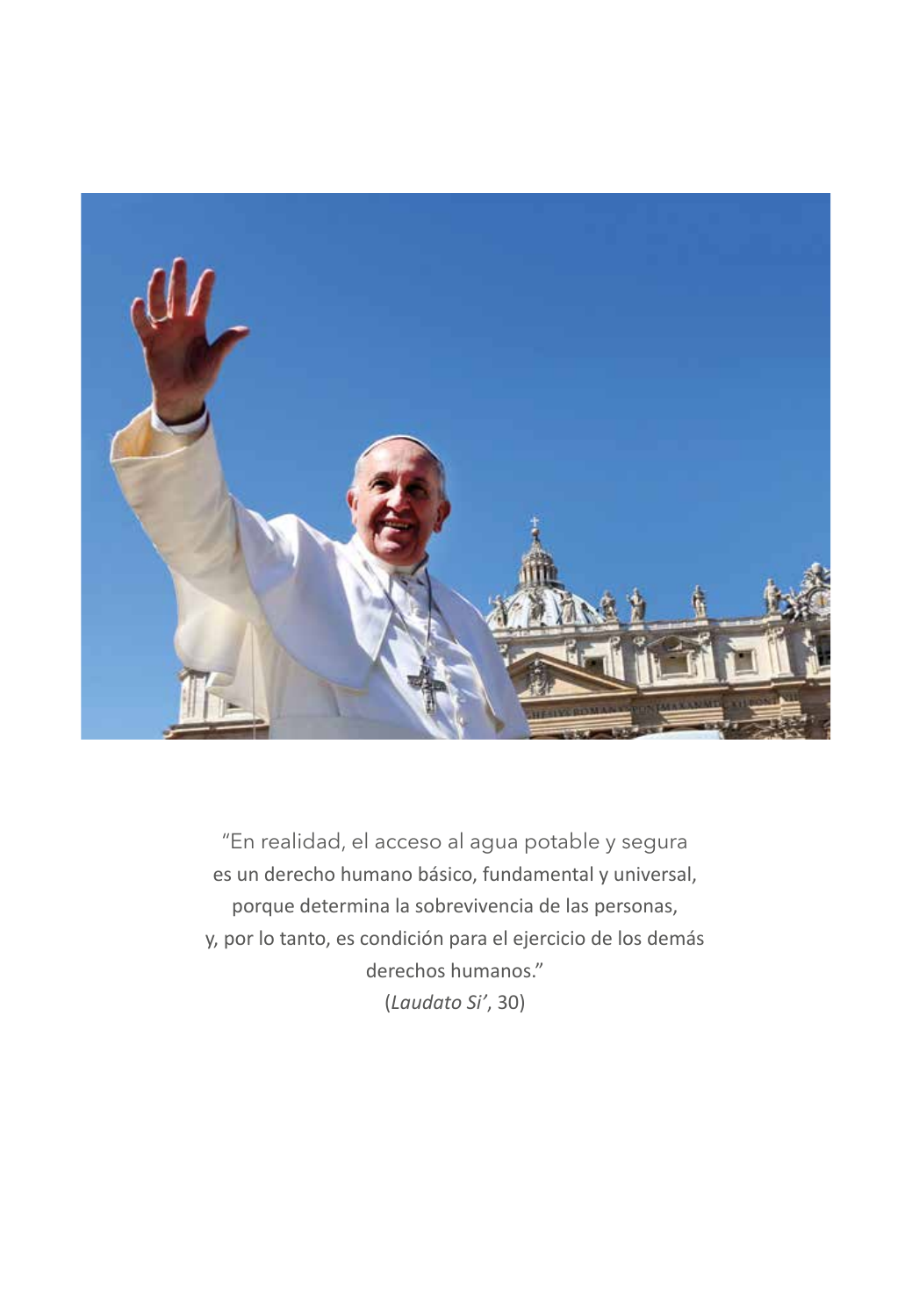## EJE 3

### ECOLOGÍA INTEGRAL: UNA MIRADA CONJUNTA DE TRABAJADORES, CIENTÍFICOS, POLÍTICOS Y EDUCADORES EN LA CONSTRUCCIÓN DE UN LIDERAZGO PARA UNA PARA UNA CULTURA DEL ENCUENTRO

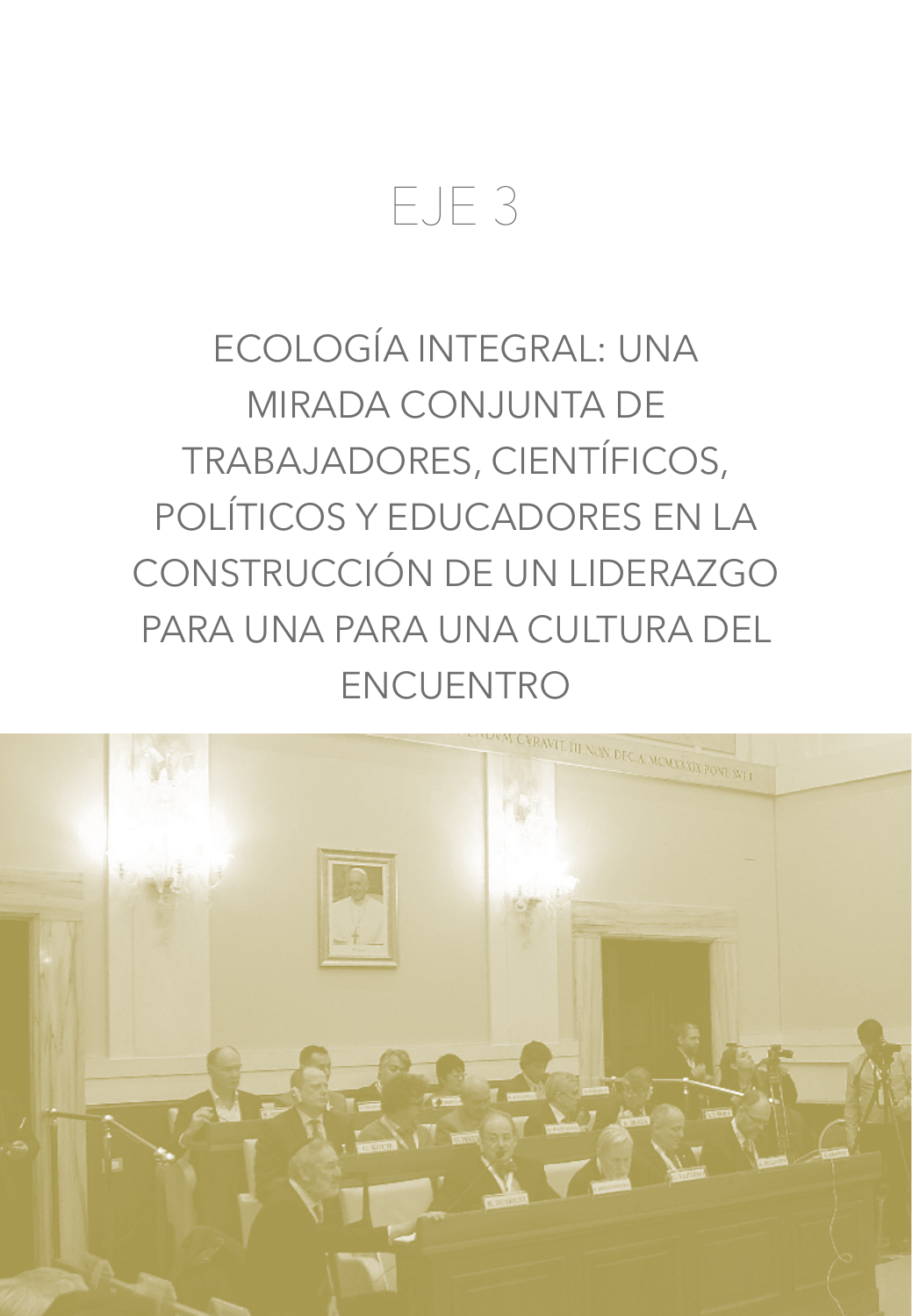### **Panel 7 DERECHO HUMANO AL AGUA Y AL SANEAMIENTO: EL MUNDO DEL TRABAJO FRENTE A LA CULTURA DEL DESCARTE**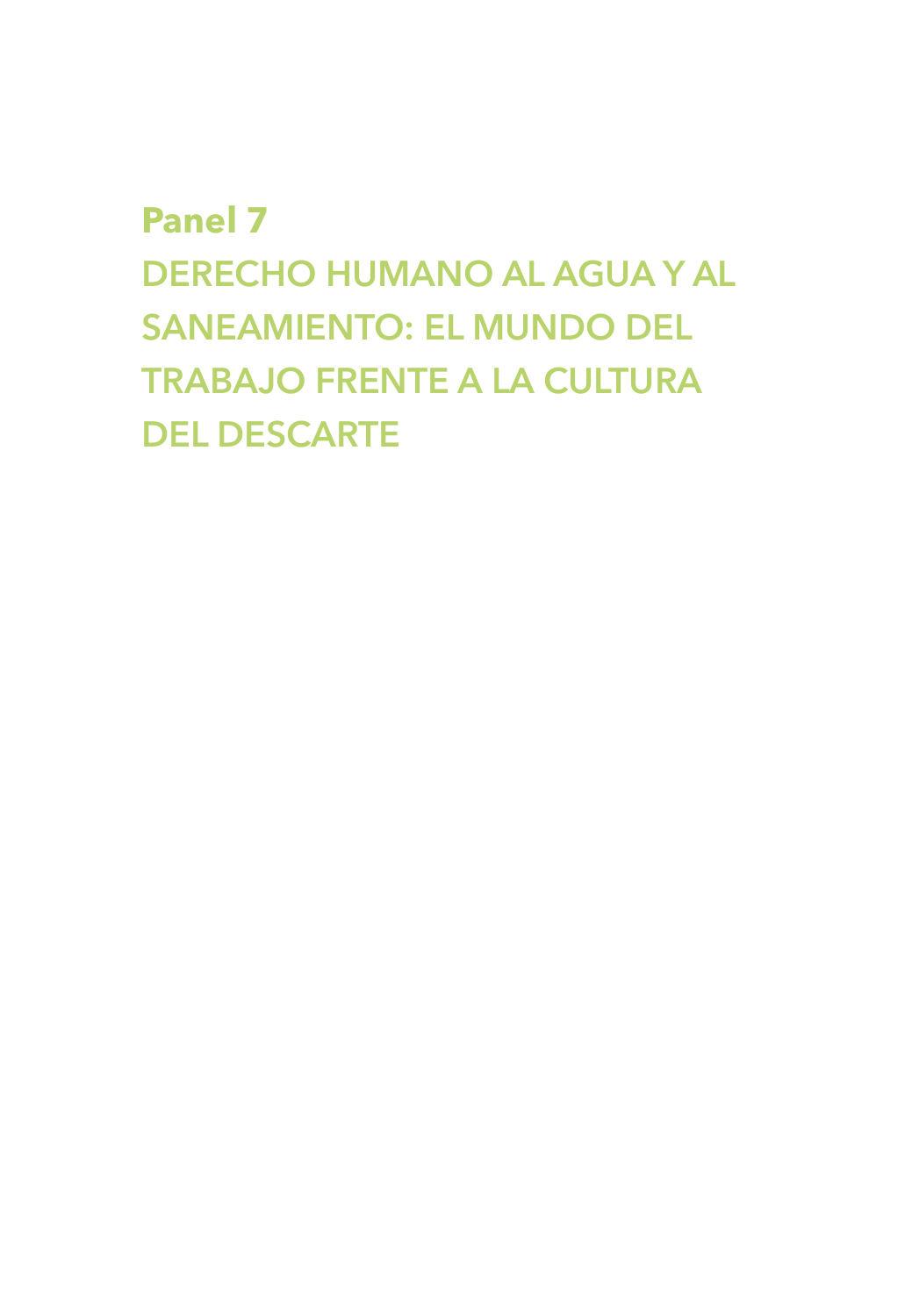### "RIGHT2WATER", A DIVERSE MOVEMENT TO ADVANCE THE HUMAN RIGHT TO WATER AND SANITATION IN EUROPE**<sup>75</sup>**

#### **Rutger Boelens76 and Jerry Van Den Berger77**

#### **ABSTRACT**

From April 2012 to September 2013 the European Citizens' Initiative (ECI) "Right2Water" ran and collected over 1.8 Million signatures across Europe. With that result it became the first ever successful ECI. It allowed the organizers to put their issue on the European political agenda. "Right2Water" proposed to implement the human right to water and sanitation in European legislation. The European Commission had to respond to "Right2Water". The official response was as a cold shower to the organizers: The Commission stated that many of the suggestions were already part of EU policy and that it would not change or amend any existing legislation.

The paper looks into how the ECI became successful from a point of awareness raising and a social movement perspective. The trade unions in public services started the ECI to challenge European neo-liberal policies. "Right2Water" stated that "Water is a human right and a public good, not a commodity!" The ECI was supported by over 250 organisations and thousands of people that campaigned all over Europe. Water services are essential to all people and must be provided without discrimination that cannot be left to the market. This is the point that "Right2Water" tried to make in stating that water services cannot be liberalized. "Right2Water" gave a new momentum to social movements that were active on water issues and extended the focus of social movements that did not pay attention to water until then. It united a huge diversity of organisations.

<sup>75</sup> This paper is based on: Jerry van den Berge, Jeroen Vos and Rutgerd Boelens (2018). 'Uniting diversity to build Europe's water movement Right2Water'. In: *Water Justice*, edited by R. Boelens, T. Perreault and J. Vos, Chapter 12. Cambridge: Cambridge University Press (forthcoming, Spring 2018).

<sup>76</sup> Professor of "Political Ecology of Water in Latin America" holding a part-time special chair with CEDLA and the University of Amsterdam (GPIO). He also works as Associate Professor at Wageningen University (Environmental Sciences Group, Water Resources Management), and Visiting Professor at the Catholic University of Peru. He directs the international alliance Justicia Hídrica (Water Justice), engaged with comparative research and training on water accumulation, conflict and civil society action.

<sup>77</sup> He is an independent Researcher and Consultant on Water & Sanitation for Sustainable Development, The Netherlands. He obtained his MSc "Land and Water Management" at Wageningen University in 1990. He was policy officer in the European federation of Public Services Unions (EPSU), based in Brussels from 2010 to 2015, dealing with water, energy and waste services. During that period, he coordinated the first successful European Citizens' Initiative (ECI) "Water is a human right!". This ECI demanded that the European Commission should implement the "Human Right to Water and Sanitation" in European law. He is an expert in European policy and advocacy in the Water, Energy and Waste industries. He has been involved in the international trade union movement since 2004 and has a drive for social justice as pillar for sustainable development. At many occasions, he made the connection between social and environmental justice in forming alliances between trade unions and NGOs. He is a member of the alliance Justicia Hídrica / Water Justice. Most recently he is the founder of EuSAIN, an "European initiative for sanitation and health", that aims to realise the newly recognised and distinct human right to sanitation.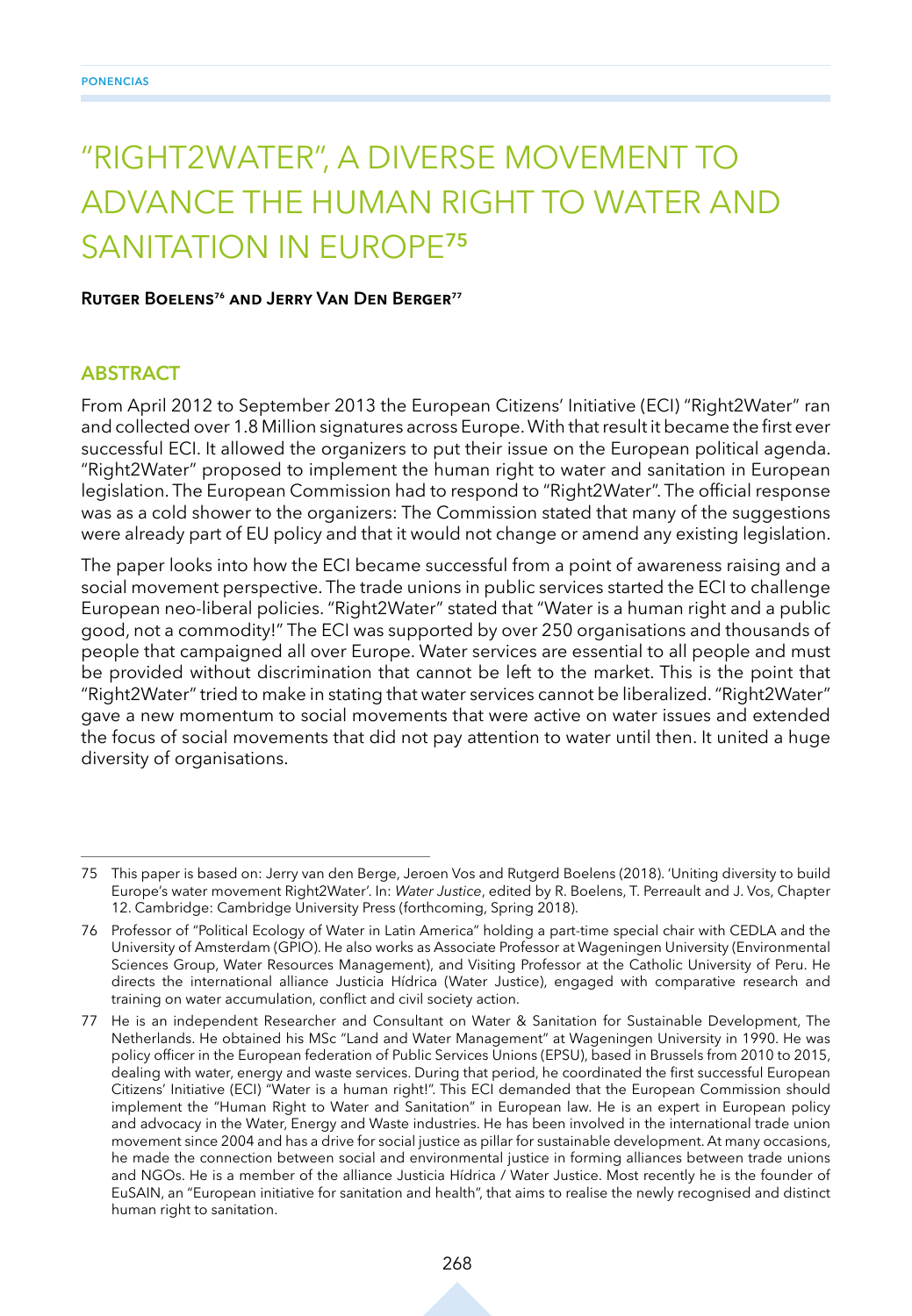#### **INTRODUCTION**

A European Citizens' Initiative is a tool for participatory democracy in Europe, that has been introduced by the European Commission since 1 April 2012. With this tool citizens can put an issue on the European political agenda if they meet the requirements. When an ECI is signed by least 1 million EU citizens within one year and passes minimum thresholds in at least 7 member states, it can lead to EU legislation (EC, 2011). The first successful European Citizens' Initiative (ECI), called "Right2Water", collected over 1.8 million signatures.

Of course, the subject matter must relate to areas where the EU has the power to legislate, and importantly there is no guarantee of legislation but the obligation to consider the matter. After a successful petition is received, a European Parliament hearing is held, along with meetings between the organizers and the Commission. The Commission then publishes a communication detailing the action it will take. Following the line that political opportunity in the EU is often procedurally dictated and reliant on shifting alliances between actors within the different institutions, the ECI represented a unique new configuration for an opportunity of bringing grassroots voices to the EU level (Parks, 2012).

The European federation of Public Service Unions (EPSU) decided to take up the challenge and took the 'Human Right to Water and Sanitation' as their point of departure for a European Citizens' Initiative. For the trade unions, it was a continuation of their fight for "another (=social) Europe" and against the privatization of water services, using and testing this new European tool. The campaign was supported by a large number of NGOs and water activists throughout Europe and received support messages from around the world.

"Right2Water" made a proposal to implement the human right to water and sanitation in European law and formulated three demands for actions by which this should be done:

- 1. The EU institutions and Member States be obliged to ensure that all inhabitants enjoy the right to water and sanitation.
- 2. Water supply and management of water resources not be subject to 'internal market rules' and that water services are excluded from liberalization.
- 3. The EU increases its efforts to achieve universal access to water and sanitation.

The Right2Water campaign joined in the ongoing struggle for water justice that, in divergent ways, was framed and organized by many civil society groups, and took a stance against profit-driven water companies with the slogan "*water is a public good; not a commodity!*". The movement campaigned against the intention of the European Commission to further privatize the drinking water utilities in Europe, following the UK example. "Right2Water" faced a large diversity of contexts in each of the Member States of the European Union. The state of affairs regarding public or private governance of water utilities and the performance of those utilities differed per country. Moreover, the awareness about the theme of "the human right to water" among the general public, grassroots federations, NGOs, and trade unions also showed much diversity. Water in Europe is subject to both European as well as national law and a shared responsibility between the European Union and Member States, making it a suitable issue for an ECI. The initiative aimed to shift the focus of the European Commission from their market orientation to a rights-based and people oriented approach in water policy (www.right2water.eu/about).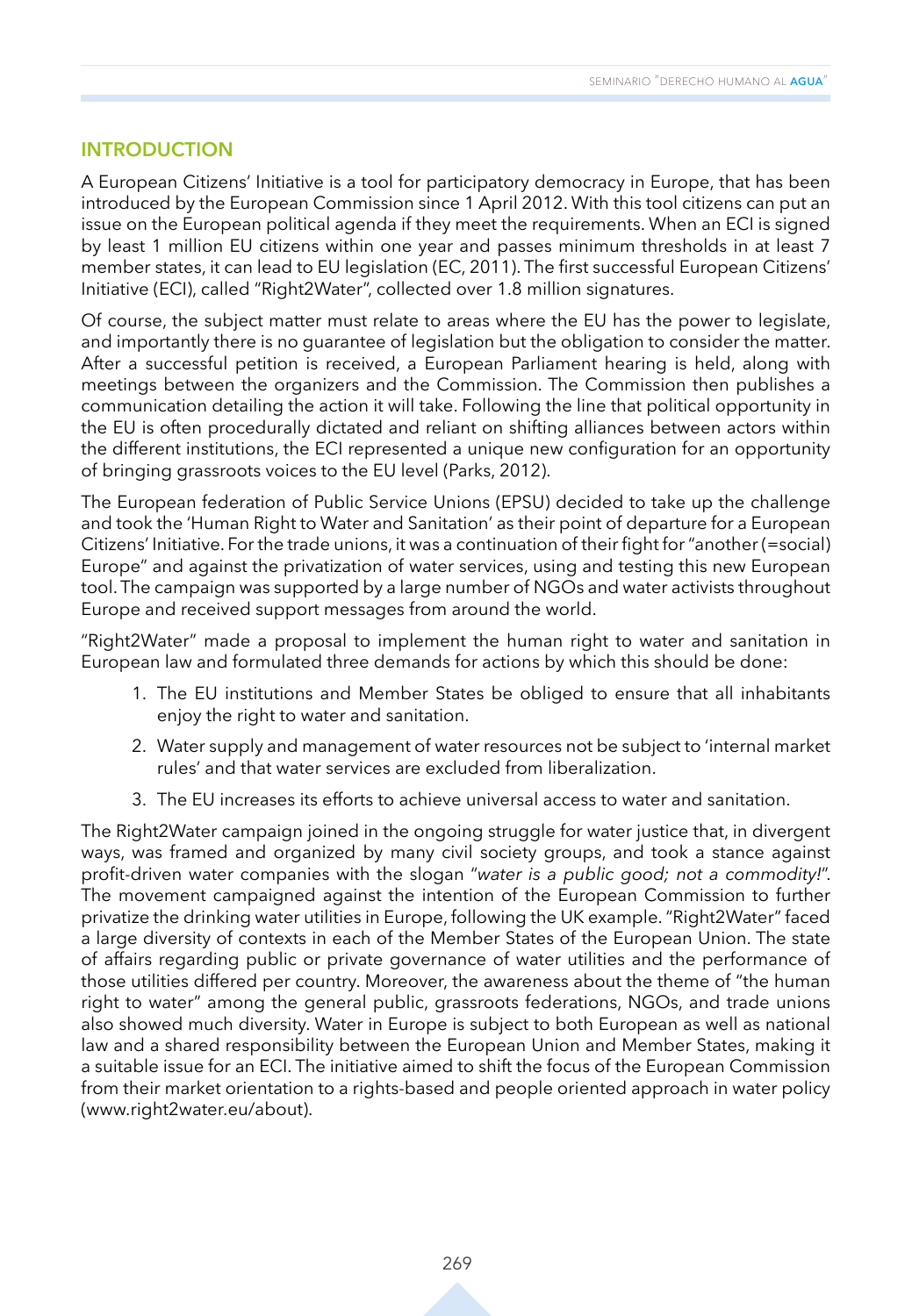#### **NEOLIBERAL THREATS TO DRINKING WATER PROVISION IN THE EUROPEAN CONTEXT**

One of the main objectives of the European Commission (EC) is to create a European single market, landmarked in the Maastricht treaty in 1991. The single market was to be fulfilled by the four proclaimed freedoms of movement in Europe: of people, of goods, of capital and of services, expecting that markets can function best if governments withdraw as much as possible. This set the start of liberalization of public services like energy supply, public transport and water services. These services were in the European Union of the 1980s mostly delivered by governments or local authorities.

The privatization experiments in the UK in the 1980s were seen as an example of how to shift to a more open European market. It wasn't until the late 1980s that the idea of private companies managing water re-emerged on a large scale. Under Margaret Thatcher, the UK government privatized all water companies in England and Wales in 1989 - making it the first country to do so (Hall and Lobina, 2012a, Achterhuis et.al, 2010).

Coupled with the global emphasis on free market capitalism after the fall of communism, it began a wave of water utility privatization. Privatizing water utilities was encouraged by the International Monetary Fund and the World Bank, which made public-to-private takeovers a condition of lending (Hall, 2005). As a result, the early 1990s saw a rush of cities and countries around the world signing over their nations' water resources to private companies. It was argued by the industry and investors that putting water in private hands translates into improvements in efficiency and service quality, and that services would be better managed. Privatizing also would provide governments an opportunity to gain revenue by selling off water services, and for companies to generate profit. But with profit the main objective, the idea of water as a human right arguably became a secondary concern. Problems with water privatization often began to occur soon after the initial wave of enthusiasm - from lack of infrastructure investment to environmental neglect (Hall and Lobina, 2012a; Lawson, 2015). In a relative short period in the UK local public companies and other public services were privatized. They quickly merged to multinational corporations and the provision of local services changed drastically into big transnational businesses. Trade unions saw these developments with fear and anger because of job losses and loss of control for governments and because of the increasing power for multinational corporations (Hall and Lobina, 2012b and 2012c). Based on the bad experiences with privatization in the past and with relative new forms of privatization such as PPPs (Public-Private Partnerships) in Eastern Europe the Right2water organizers used the ECI as a means to counter European neo-liberal and (in their eyes) pro-privatization policies.

#### **ARGUMENTS AGAINST PRIVATIZATION**

Water activists have contested the EU market ideology either from a social, environmental or from a human rights perspective. Trade unions collaborated with water activists to prevent the negative consequences of privatization that often have resulted in job losses. They saw in the ECI a new tool and an opportunity to revive their struggle (EPSU, 2011). Water services are seen as a government obligation. According to "Right2Water", the vision behind European water policy is based on commodification of water, because of its water pricing policy (EEA, 2013). This 'market approach' to water management has been heavily criticized and motivated the ECI organizers for its second slogan "Water is a public good, not a commodity!"

Creating a market is contrary to and even undermining the objective of universal service provision. Privatizations show that if a corporation gains control over water resources, it sells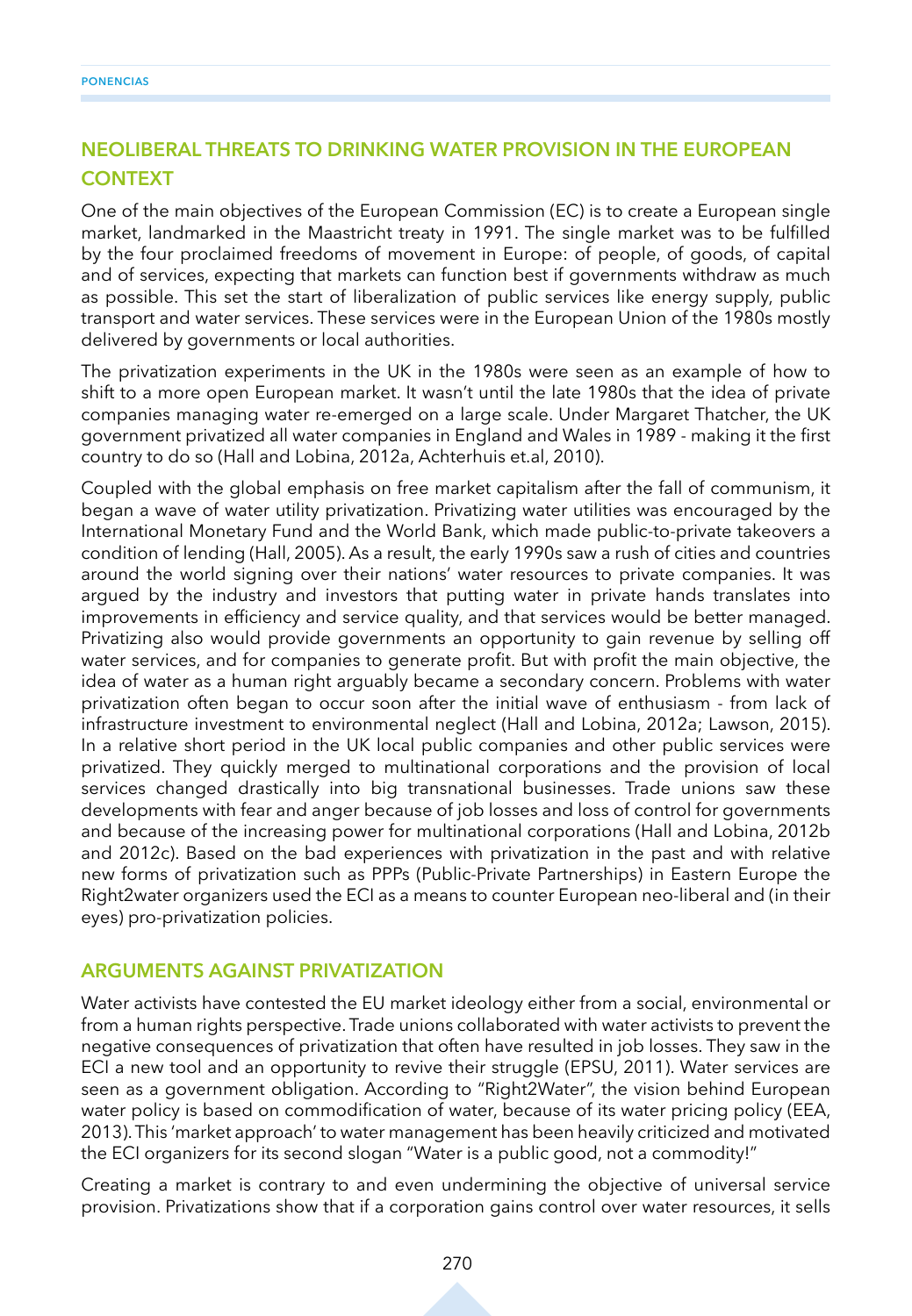water to obtain the best price. The poor that cannot afford the new water price, as well as the people that have lost control over their local sources, should turn to their governments for support. If the government would subsidize in this case water supply to the poor, it means in fact that the government then subsidizes the profits of the corporation. The "Cochabamba Water War" is the most prominent example of a water war following from privatization of water services (Schultz, 2001). Strengthening the democratic, public character of water services is fundamentally at odds with the currently dominant neoliberal model, which subordinates ever more areas of life to the harsh logic of global markets (Balanyá et al., 2007: 248).

Nevertheless, the European Commission continued to pursue its path in privatizing water supply and sanitation, especially in the framework of post-crisis austerity measures as answer to the economic crisis (Zacune, 2013). "Right2Water" came in action at the aftermath of the financial crisis that hit Europe especially between 2008 and 2012. Many countries were still in recession and the EU announced tough measures to countries that did not comply with financial discipline as agreed in the Eurozone. Austerity policies were enforced across the EU member states, including pressures towards further privatization especially on the countries in the EU's "periphery" such as Greece and Portugal (Bieler, 2015; CEO, 2012). Pressure that was put on the Greek government by the European

Commission, IMF and European Central Bank (known as 'Troika') to privatize Greek water companies. In 2010 the 'Troika' ordered the Greek government to sell a number of public assets as part of a bailout. The public water companies of Athens and Thessaloniki were among these assets**<sup>78</sup>**. The privatization and sale of the water companies met with huge resistance of the population. People and local organisations formed alliances to keep the water companies under Greek and public control (Steinfort, 2014). "K136" (Initiative 136) was one of them as were "SOSteTONERO" and "Save Greek Water". All these organisations joined the Right2water campaign to show how EU policy threatened local public control over water. The Commission insisted that it did not force privatization upon Greece but the evidence was clear. In a letter in September 2012 to Food and Water Europe (FWE) the Commission admitted its support for privatization.**<sup>79</sup>**

In 2011, the European Commission did a new attempt to further liberalize the services sectors in Europe by means of a proposal for a Concessions Directive that stipulated stronger laissez-faire and withdrawing of public control and management. The directive coincided with the Right2Water campaign and played an important role in the public debate on water privatization and in the signature collection, after a German television documentary of ARD Monitor in December 2012 revealed the conflict between the proposals of European Commissioner Barnier and the proposals of "Right2Water". As a result, after long debates in the European Parliament, the Commissioner had to give in and excluded water services from the scope of the Concessions Directive in May 2013 (CEO, 2013 and EC, 2013).

#### **UNITY IN DIVERSITY IN THE RIGHT2WATER MOVEMENT**

Water justice struggles entwine the struggles over water resources, the contents of water rights and rules, legitimate water authority, and water-based world views and discourses (Zwarteveen and Boelens 2014), and therefore inherently combine struggles for cultural, political, socio-ecological and socio-economic justice. Moreover, an "unjust" socio-economic situation does not automatically lead to protests and the development of a social movement.

<sup>78</sup> See http://corporateeurope.org/water-justice/2012/05/open-letter-eu-commission-water-privatisation.

<sup>79</sup> See http://www.foodandwatereurope.org/pressreleases/eu-commission-forces-crisis-hit-countries-to-privatisewater/.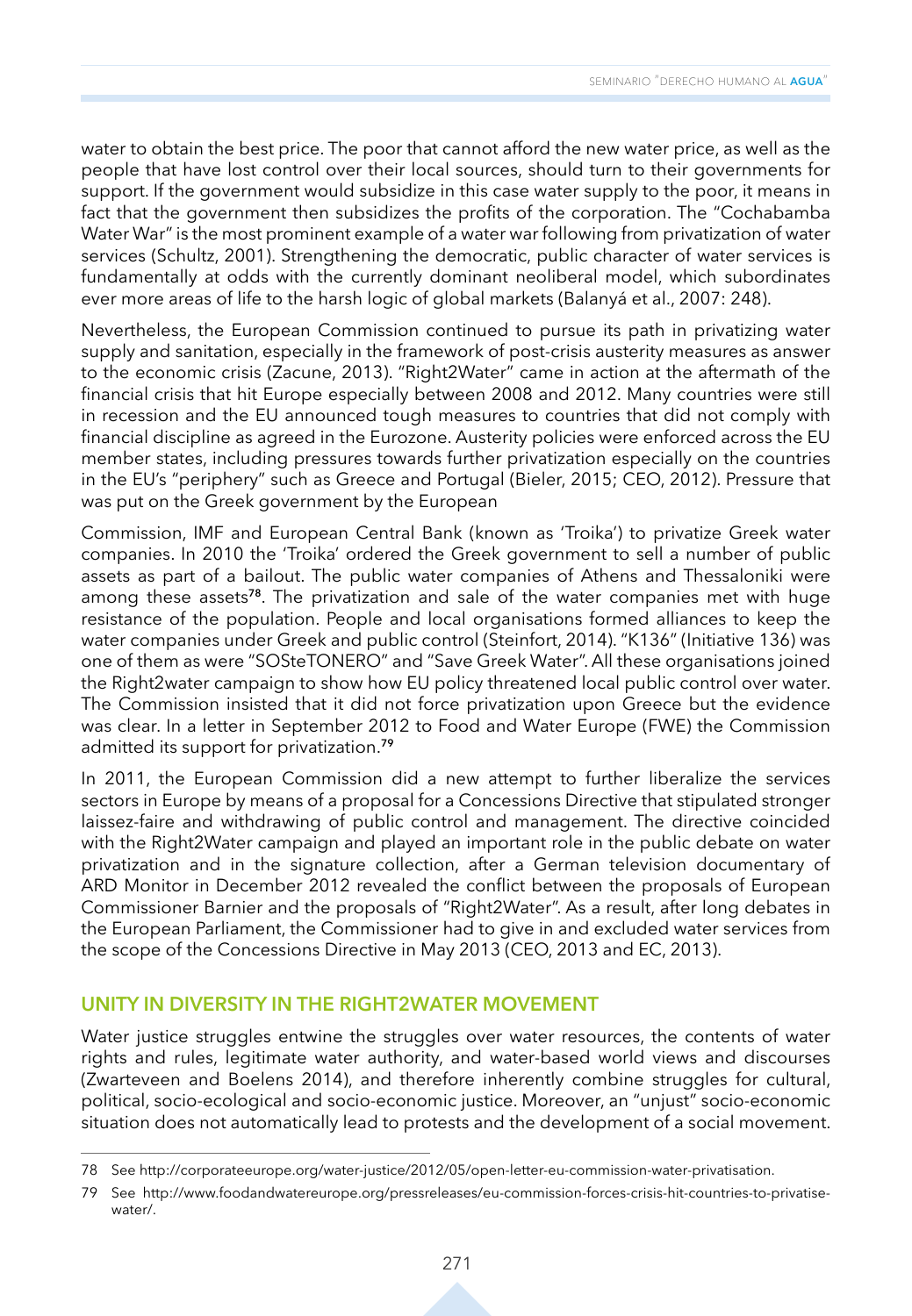Several factors have been suggested that influence the development of a protest movement.

For an actual practice of protest to grow into a social movement two issues are key: framing and networking. Framing of the problem and solution to that problem is crucial for the development of a social movement. We argue that the framing of the problem and solution can be pluriform: different groups and individuals have different ideas on what exactly is the problem and what might be desired solutions. People might also foreground and background different aspects of the problem definitions and proposed solutions. Also the organization of the movement can be pluriform over time and in different places. Acknowledging diversity, difference and plurality is an important cornerstone of water justice movements, while their ability to bridge the diverse ways of viewing and struggling for water justice is the inherent challenge as well as the indicator of strength, effectiveness and impact. Strong water movements show engagement and alliances across contexts, continents, scales and differences (Zwarteveen and Boelens, 2014).

#### **BUILDING THE RIGHT2WATER CAMPAIGN**

The trade unions in the public sector were divided on campaigning on 'water'. Many of them had little capacity, some knew little about EU policies and regulation and others had no or little experience in campaigning for an issue that is not about jobs or working conditions. They needed support from Non-Governmental Organisations (NGOs) with campaigning experience. The first objective of "Right2Water" was to form a broad coalition (Berge, 2014). In November 2011, the first allies were found in water activists in the existing water justice network: people and organisations that had campaigned against commodification, commercialization and privatization of water since the 1990s.

"Right2Water" took inspiration from the Italian Water Movement that organized a referendum in Italy against the privatization of water services in Italy in 2011. The referendum was a huge success with 26 million people voting NO to privatization of water services. The Italian water movement articulated its struggle in terms of water as human right and commons, framing the fight against water privatization as a paradigmatic battle for democracy (Carrozza and Fantini, 2016).

One of the first European groups that embraced the campaign was the European Anti-Poverty Network (EAPN). They committed fully to the campaign expressing that water cannot be a charity for the poor, but is a human right that must be fulfilled for all. For EAPN lifting people out of poverty started with realizing their rights and basic needs to live a life in dignity. Other European NGO federations followed and together they prepared for an ECI to start on the first possible date: 1 April 2012. These NGOs were: The European Public Health Alliance (EPHA), the European Environmental Bureau (EEB), Women in Europe for a Common Future (WECF), Food and Water Europe (FWE), and the Federation of Young European Greens (FYEG). This broad base allowed for carrying out a Europe-wide campaign at local and national levels. The very divergent results in different countries (see Table 1) show the large diversity of contexts and organizational strengths in each country.

During the campaign, broader support was sought and found among churches or religious groups, in development organisations, consumer's organisations, and other CSOs. In total a number of 149 organisations officially supported "Right2Water". Besides this, around one hundred other organisations endorsed the campaign in one way or another: from organizing events to collect signatures to promoting "Right2Water" in their media. (Lesske, 2015)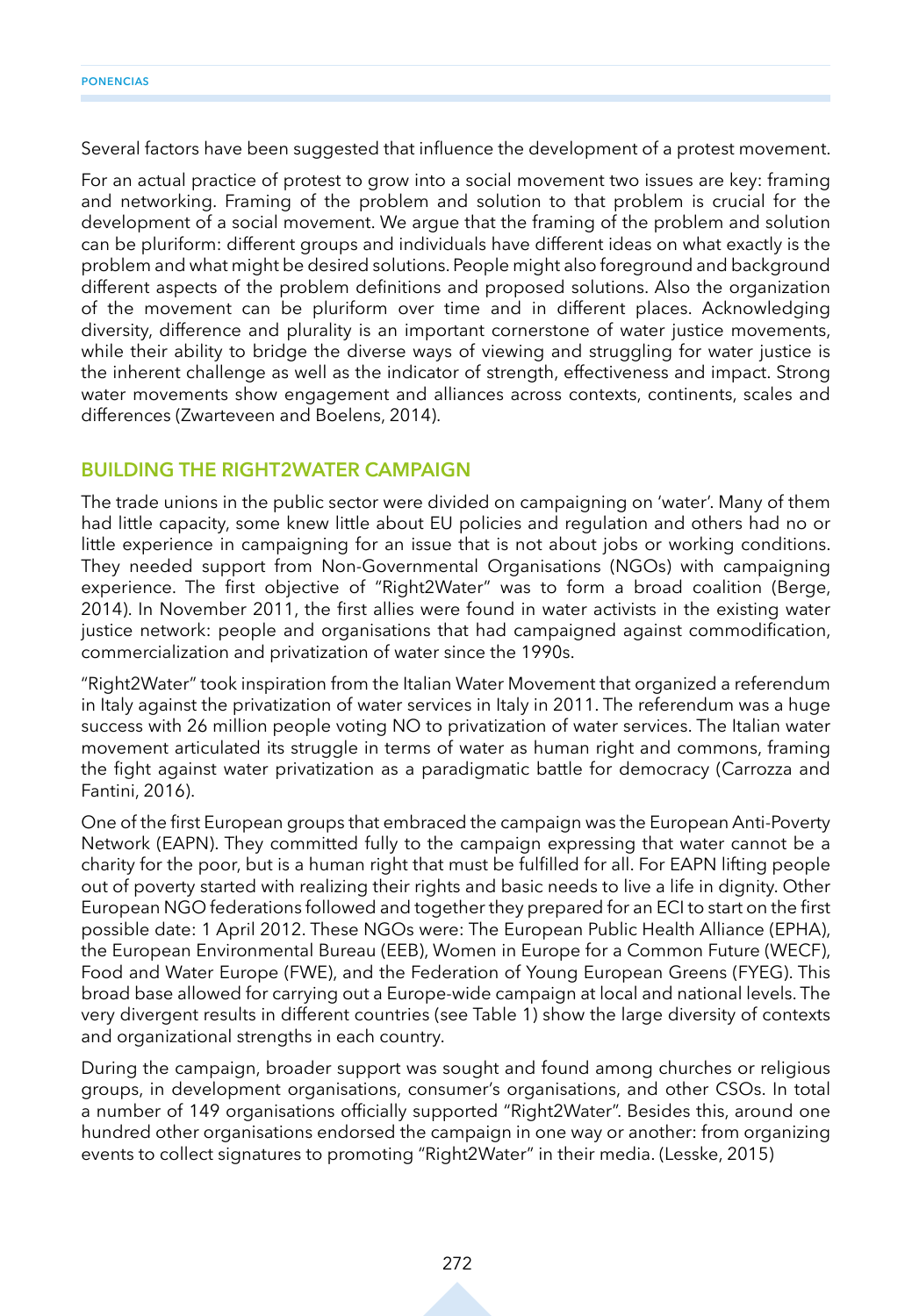|  |  | Table 1. Results of the ECI Right2Water and threshold per country |
|--|--|-------------------------------------------------------------------|
|--|--|-------------------------------------------------------------------|

| <b>Country</b>        | <b>Total signatures</b> | Minimum signatories required EU |
|-----------------------|-------------------------|---------------------------------|
| Austria               | 64,836                  | 14,250                          |
| Belgium               | 40,912                  | 16,500                          |
| <b>Bulgaria</b>       | 1,602                   | 13,500                          |
| Cyprus                | 3,561                   | 4,500                           |
| Czech Republic        | 7,986                   | 16,500                          |
| Denmark               | 3,547                   | 9,750                           |
| Estonia               | 1,245                   | 4,500                           |
| Finland               | 15,200                  | 9,750                           |
| France                | 22,969                  | 55,500                          |
| Germany               | 1,341,061               | 74,250                          |
| Greece                | 35,720                  | 16,500                          |
| Hungary               | 20,107                  | 16,500                          |
| Ireland               | 2,959                   | 9,000                           |
| Italy                 | 67,484                  | 54,750                          |
| Latvia                | 450                     | 6,750                           |
| Lithuania             | 14,048                  | 9,000                           |
| Luxembourg            | 5,698                   | 4,500                           |
| Malta                 | 1,703                   | 4,500                           |
| Netherlands           | 22,065                  | 19,500                          |
| Poland                | 4,807                   | 38,250                          |
| Portugal              | 15,588                  | 16,500                          |
| Romania               | 3,211                   | 24,750                          |
| Slovakia              | 35,075                  | 9,750                           |
| Slovenia              | 21,330                  | 6,000                           |
| Spain                 | 65,484                  | 40,500                          |
| Sweden                | 12,258                  | 15,000                          |
| <b>United Kingdom</b> | 8,578                   | 54,750                          |
| <b>Total EU</b>       | 1,839,484               | <b>TOTAL FROM ALL EU Member</b> |
|                       |                         | States must be > 1,000,000      |

This unconventionally broad alliance sometimes raised eyebrows among its members. Trade unions had sometimes worked with environmental groups and sometimes with an antipoverty group, but never with both at the same time. The same went for trade unions and women's groups or public health campaigners. In civil society, there are many walls between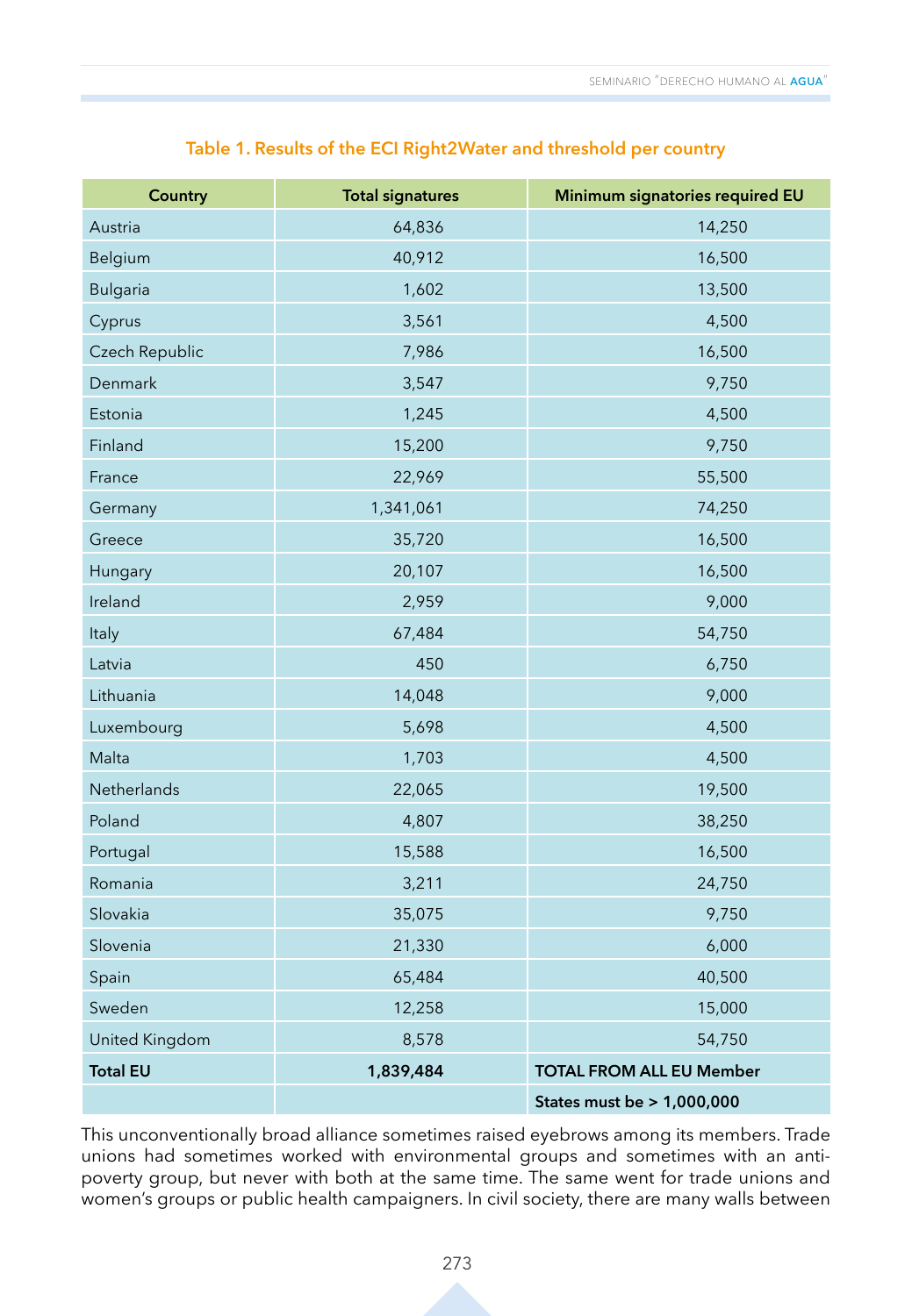organisations from different backgrounds. The ECI was an experiment unknown for the main supporting organisations. The alliance attracted attention of politicians from the entire political spectrum and made that it was not put in a corner of "trade unionists", "environmental activists" or another single-issue activist group. The weakness of being hugely diverse turned into a strength when "Right2Water" was seen as neither left- nor right-wing and having support from an exceptional wide range of organisations. It took a lot of discussion and patience to shape the broad coalition into a trusting, cooperating and enduring alliance. In only a few countries the campaign was really carried out by a broad alliance. In some countries, it was just a few of them, sometimes cooperating, sometimes each carrying out their own campaign to promote "Right2Water".

The European coordination team, consisting of people from the European federations, decided to focus on a few countries were mobilizing power was thought to be strong, triggering support and campaigning for three to four months. After that the focus could shift to other countries, whereby it was assumed that in every country some basic preconditions had to be present or arranged. Most importantly: a national campaign team should be in place; several organisations would need to be capable of mobilizing people; there had to be a public policy interest in water and sanitation; and that there would need to be a basic awareness among the public about the objective and urgency of the European Citizens Initiative. This last point in particular proved to be a big obstacle in mobilizing people and motivating them to sign. High hopes were on Italy where the Italian Water Movement had organized a referendum against privatization of water in 2011 in which 26 million Italians had voted NO to privatization. In Italy, the privatization of common goods was considered to be a flight from democracy. Water served as exponent: "*write water but read democracy*", was the slogan of the Italian Water Movement (Fattori, 2011).

The strategy did not fully work out as expected. The impression was that it would be easy to achieve one million signatures, but in October 2012, after two months of campaigning, it became clear that all "low hanging fruit" had been picked. Few people in Europe were aware of the water privatization problem and the ECI was an unknown instrument to most of them. The signatories in the first weeks were the core activists of the supporting organisations and the movement did not reach outsiders.

The campaign coordinators had to find new ways to reach out to people outside their inner circles.

Even in countries where a high turnout was expected, like Italy, the actual turnout disappointed the campaigners.

#### **DIFFERENT NATIONAL REALITIES AND DIVERSITY IN MOVEMENTS AND CAMPAIGNING**

European countries were facing different realities in water services and diversity in water movements and activists. In Scandinavia activism was nearly absent, whereas this was strongly present in Italy and to a lesser extent in Spain, France, Belgium and the UK. The existing water movement was too small to carry a European campaign. Trade unions were confident about their power, but overestimated the support among their members. The challenge was in bringing different groups and social movements together and to cooperate across countries and with different backgrounds.

The Italian Water Movement (IWM) was expected to spearhead Right2Water. All conditions were favorable: awareness on water, campaigning capacities, as well as support for participatory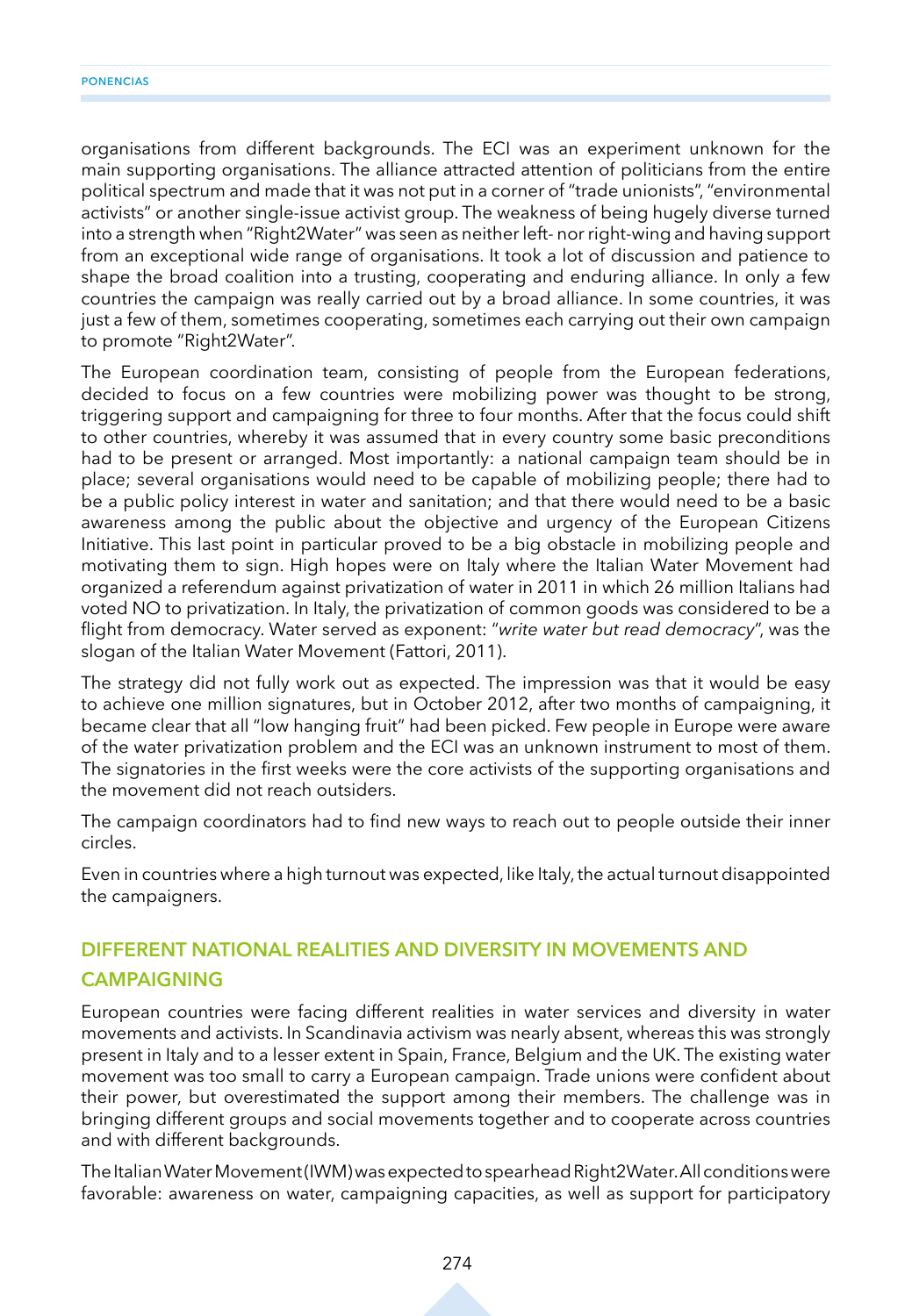democracy processes. However, the IWM faced a 'campaign fatigue' among its members and there was no mass mobilization for Right2Water as there was for the referendum in 2011. The fact that the Italian referendum did not result in the expected policy change made people lose confidence in the referendum mechanism, such as the ECI. Even though Tomasso Fattori, one of the leaders in the IWM stated: "Apart from water, there is another fundamental element which connects the Italian, Berlin and Madrid referenda with the ECI, and that is democracy itself. All of this is about putting democracy before corporate interests and financial markets; the right to water and democracy are closely connected" (Fattori, 2013: 119).

In Germany trade union Ver.di took its role as coordinator of a national campaign seriously and was the first union to build an alliance with national and local groups. It had a campaign plan, made campaign materials and developed a well-functioning website with text in German. It was the first to realize that the water movement needed to be extended to reach people outside the activists' circles in order to become successful. Ver.di connected trade unionists to water, social and environmental activists and made them join forces. (Conrad, 2015)

When a German TV journalist questioned EU Commissioner Barnier about his proposal for a Concessions Directive and the potential conflict with Right2Water, the campaign gained momentum

(ARD Monitor: "Geheimoperation Wasser" on 18 December 2012). The Commissioner was not aware of Right2Water and denied that his proposal would favour private companies, but the investigative journalists attracted important attention in Germany. A conflict was born. A TV show of the comedian Erwin Pelzig gave the campaign a boost**<sup>80</sup>**.

In his TV show "Neues aus der Anstalt" on 22 January 2013 Pelzig said that the French EU Commissioner Barnier had proposed to privatize water services in Europe and ridiculed his proposal:

"water is life…, it's worrying if Europe wants to leave water to the market or to profit oriented enterprises". "Fortunately," he said, "there is a European Citizens' Initiative that tries to prevent privatization of water and that needs one million signatures". At the end of his sketch he showed the

Right2Water website in a very clever way by saying that he was not allowed to advertise for a website, but that he was allowed to show a (French) car on which he put a card with the name of the website. The sketch was very popular and went viral in the days after his show.

The German water sector was largely in hands of municipal companies ("Stadtwerke") and Berlin just had a bad experience after their water concession with RWE and Veolia. The Stadtwerke and the German population saw a real threat in the concessions directive if this could lead to take-overs by profit drive multinationals. German and Austrian media approached Right2Water and put the campaign in the spotlights (Deinlein, 2014).

In Spain, the Platform against the privatization of the Canal Isabel II and the 15-M Movement organized a popular consultation in the region of Madrid in March 2012 to vote over the privatization of the Canal Isabel II, with over 160.000 people voting NO to the privatization. Despite of this the Spanish organizations that supported Right2Water did not gain momentum until spring 2013. Different groups found each other and started a new movement *La Marea* 

<sup>80</sup> Fragment of Erwin Pelzig in his TV show: https://www.youtube.com/watch?v=THxuS4kfYeo&feature=youtu.be.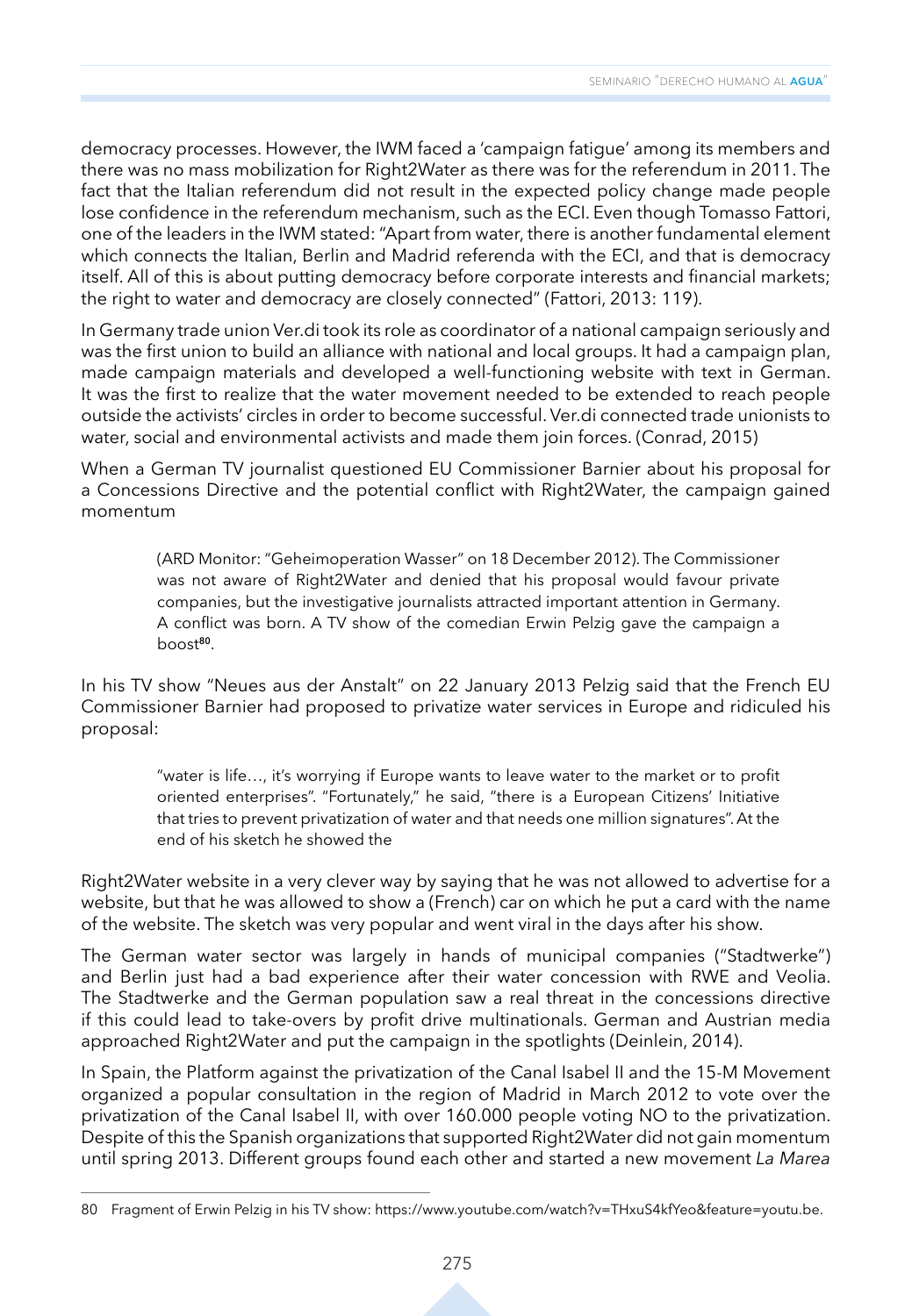*Azul***<sup>81</sup>** that later led to the *Iniciativa Agua***<sup>82</sup>***.* This movement included the *indignados* and linked the local struggles in Spain to European policies, and managed to reach out to a wider group of people (Limon, 2013)

In Greece, in the spring of 2011, Thessaloniki's *indignados* movement orchestrated a mass mobilization when well over half a million people took to the streets to defy austerity and demand democracy, by opposing the push for privatization. The water workers of EYATh (Thessaloniki Public Water Company) and a group of citizens set up the 'Initiative 136' (K136) to get water into the hands of the people. The idea of K136 is that if every water user bought a non-transferable share, 'the public could own the water company through a system of neighbourhood co-operatives of water users coming together through a single overall cooperative' according to K136 founder Theodoros Karyotis (Wainwright, 2013). In spring 2013 this was followed by setting up SOSteTONERO by the same water workers that made the link between Right2Water and the fight against privatization of the water companies in Greece. They showed to hat it was necessary to combat privatization both at local as well as EU level and gave the momentum to the ECI.

The organisations that supported Right2Water in France could not reach the minimum number of signatures needed. Even the help of best-seller writer Marc Levy and prominent politicians did not change this. People outside of the French water movement did not see the Concessions Directive as a problem, nor did they have a problem with the water service as it was run.

In the UK, many people had frustrations about the privatized water services and there was a debate about renationalization**<sup>83</sup>** (Tinson, 2015). However, the trade unions did not manage to mobilize this frustration and did not take initiative to campaign because they thought it would not turn back the privatizations in the UK. Other civil society organisations were willing to support Right2Water, but waited for the trade unions to take the lead.

Attention for Right2Water in the media and from the general public varied widely from country to country. Remarkably no relation was found between problems in water services and support of the ECI. Whereas problems in water supply were big in Romania and Bulgaria, (also related to privatization), there was very little support. It remains unclear whether this had to do with a lack of interest, a lack of involvement in EU affairs or a lack of capacity to campaign. In Romania, the country with the poorest quality of water services, nobody seemed interested in the ECI according to a trade union representative. As a result, no campaign was launched.

#### **OUTCOMES AND CONCLUSIONS**

In March 2014, the European Commission responded to the ECI organizers as Right2water met with all the conditions that were set to an ECI. (see numbers in Annex 1). In its response, the Commission recognizes *"the importance of water as a public good of fundamental value to all Union citizens*" (EC, 2014: page 5). This was a recognition of what Right2water had campaigned for and an absolute victory for the movement. However, the response was not what the campaigners hoped for. The only concrete result was the exclusion of water from the concession directive (Limon, 2013). This was decided in June 2013 at a moment that Right2Water already collected over one million signatures and the European Commission felt

<sup>81</sup> See http://www.elperiodicodearagon.com/noticias/aragon/marea-azul-nacera-zaragoza-defensa-gestionpublica-agua\_829309.html.

<sup>82</sup> See http://www.iniciativagua2015.org/.

<sup>83</sup> See http://www.theguardian.com/commentisfree/2012/jan/31/renationalise-english-water.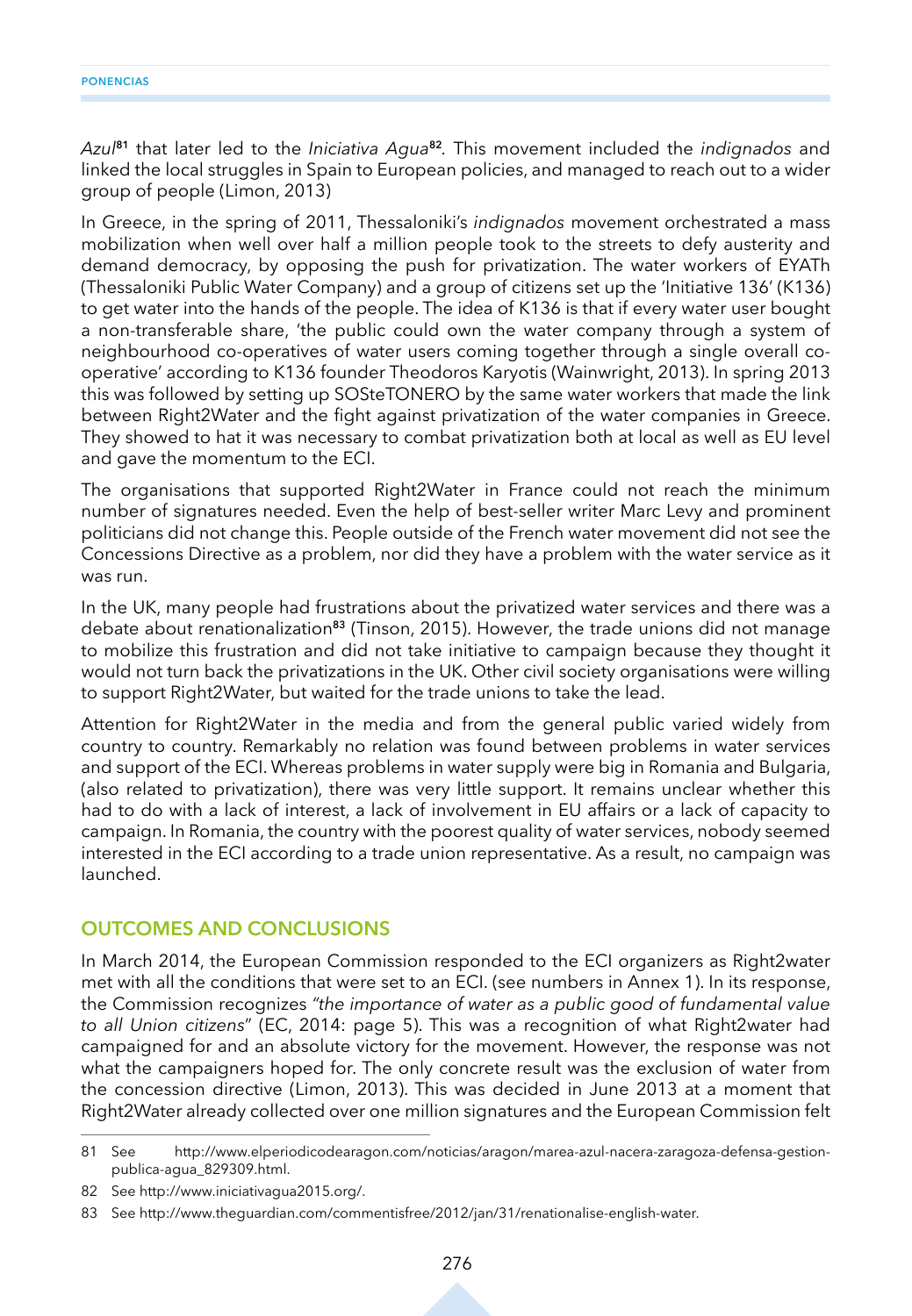the urgency to respond immediately to the first ECI that reached this milestone. The official response came in February 2014, six months after the end of the one-year campaign. The Commission stated that many of the suggestions made by Right2Water were already part of their policy and that it would not change, amend or propose any legislation. (EC, 2014)

Looking at the effects Right2Water had on EU and national policies there are a number of achievements. In many countries, the position of public water companies was enforced. Water laws were adapted in Lithuania, Slovakia, Spain, and Greece to guarantee public control and access, affordability and good quality water to all inhabitants. Civil participation in water policy increased. Many people responded to the EU consultation of the drinking water directive (much more than in previous and similar consultations), that the Commission held in response to Right2Water. Besides the political effects the biggest achievement was in awareness raising about water and water policy. Before the ECI many people did not realize how water services were organized in their country, that there is a human right to water and sanitation and that the EU has a role in water policies and how the EU plays a role in privatization of water services. New alliances were formed that gave new energy and momentum to local struggles against privatization of water services (Limon, 2014). "Right2Water" gave the European water movements a political voice at diverse, interlinked scales.

The Right2Water campaign materialized as a pluriform social movement that resonated with the idea that water services are essential services for all people, and which must be provided without discrimination, to all inhabitants. The movement sustained that market mechanisms increase the gap between rich and poor in Europe and lead to better services for those who can pay for them and poorer quality services for those who cannot. Public control over water services is essential to ensure availability, affordability, quality and access for all; i.e. to ensure the human right to water and sanitation. When privatized, control could be turned in the hands of profit oriented companies that must ensure profits, not human rights.

Although the Commission several times stated that it had no intention to privatize water services, concessions are clearly a step towards privatization and 'opening the door' for corporations to demand access to a "local water market". To this respect, movements and grass roots organisations that had campaigned for Right2Water established new networks and were successful in many European countries in raising awareness among many people about the risks of privatization of water utilities.

When mobilizing for the human right to water and non-privatization of water services it proved difficult to campaign at the European level and it was necessary to adapt to national and local situations. The ECI Right2Water was the sum of 27 national campaigns and not the result of a single European campaign. In each country, an analysis of water policies, the concerns of people and active social movements had to be made. The available capacity to do this determined for a great deal the chance of campaigning successfully. This capacity was lacking in countries like the UK or Romania where circumstances to campaign was originally seen as favorable. The ECI contributed greatly to awareness raising on water and sanitation as human rights and helped the advance of a social movement for water justice in Europe and in several member states.

Interestingly, the campaign reached largest support in Germany, a country that has no problem with regards to its water sector, but where people mobilized when they found their water service to be under threat. This was also the case in Austria, Greece, Slovenia, and Slovakia where people signed to affirm that they wanted to keep local and public control over their water services. The movement was strongest in countries where it made the link between European policies and local consequences, when it was able to explain the problem and how it affects people in their daily life.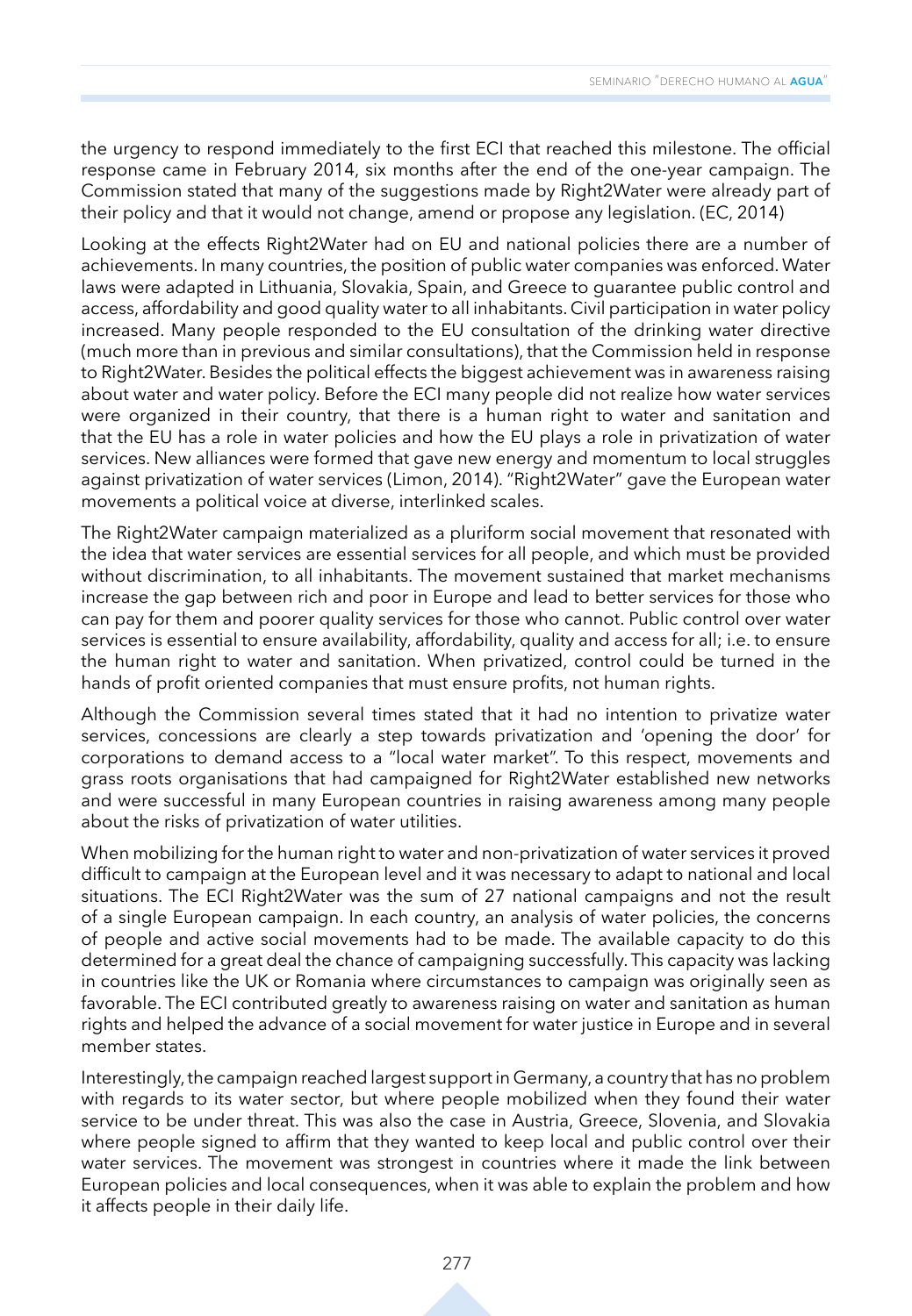It took a long period of campaigning to raise awareness on the conflict of interests between market policies and human rights. It is likely that the impact would have been less strong if the movement would have been less diverse. Previous struggles against privatization of water remained unknown to the general European public and limited to water justice activists. This time, with engagement of trade unions, environmentalists, anti-poverty campaigners and many other civil society groups, it was possible to break out of this inner circle of water activists and reach an unprecedented audience, focusing on the issue of water service provision and the threat of privatization.

#### **REFERENCES**

- Achterhuis, Hans, Rutgerd Boelens and Margreet Zwarteveen. (2010). Water Property Relations and Modern Policy Regimes: Neoliberal Utopia and the Disempowerment of Collective Action. *Out of the Mainstream. Water Rights, Politics and Identity*, Ed. R. Boelens, D. Getches and A. Guevara-Gil, London and Washington DC: Earthscan, pp. 27-55.
- Balanya, Belen. (2005). Empowering Public Water Ways Forward. *Reclaiming Public Water; Achievements, Struggles and Visions from Around the World,* Ed. B. Balanya et.al, Amsterdam: Transnational Institute, pp. 247-275.
- Berge, Jerry van den. (2014). Water and Sanitation are a Human Right! Water is a Public Good, not a Commodity! *An ECI that works. Learning from the first two years of the European Citizens' Initiative.* Ed. Carsten Berg and Janice Thompson. Alfter, Germany: The ECI Campaign, pp. 19-24.
- Bieler, Andreas. (2015). *Mobilising for change: The first successful European Citizens' Initiative 'Water is a Human Right!'*. Paper presented at the ETUI Monthly Forum; Brussels/Belgium, 22 January 2015.
- Carrozza, C. and Fantini, E. (2016). The Italian water movement and the politics of the commons. Water Alternatives 9:1, pp. 99-119
- CEO. (2012). *EU Commission forces crisis-hit countries to privatize water* Press release 17 October 2012 available at: http://corporateeurope.org/pressreleases/2012/eu-commission-forces-crisis-hitcountries-privatise-water accessed 6 April 2017
- CEO. (2013). *the battle to keep water out of the internal market — a test case for democracy in Europe*: http://corporateeurope.org/water-justice/2013/03/battle-keep-water-out-internal-market-testcase-democracy-europe
- Conrad, Clivia. (2014). 'Demokratischer Einfluss auf EU-Ebene? Da geht was!'. *Forum Wissenschaft,* Vol. 31:1, pp. 34-37.
- Deinlein, Wolfgang. (2014). *Kompendium Trinkwasser. Zur Europäischer Bürgerinitiative Right2Water und der EU-Konzessionsrichtlinie*. Karlsruhe, Stadtwerke Karlsruhe.
- European Environmental Agency (EEA). (2013). *Assessment of cost recovery through water pricing.*
- EEA Technical Report (2013). N° 16.
- EPSU. (2009). Water campaign action plan. http://www.epsu.org/sites/default/files/article/files/Water\_ Campaign\_Action\_Plan\_EN.pdf.
- EPSU. (2011). Right to water and sanitation must be put into action. http://www.epsu.org/article/rightwater-and-sanitation-must-be-put-action-universal-access-government-responsibility.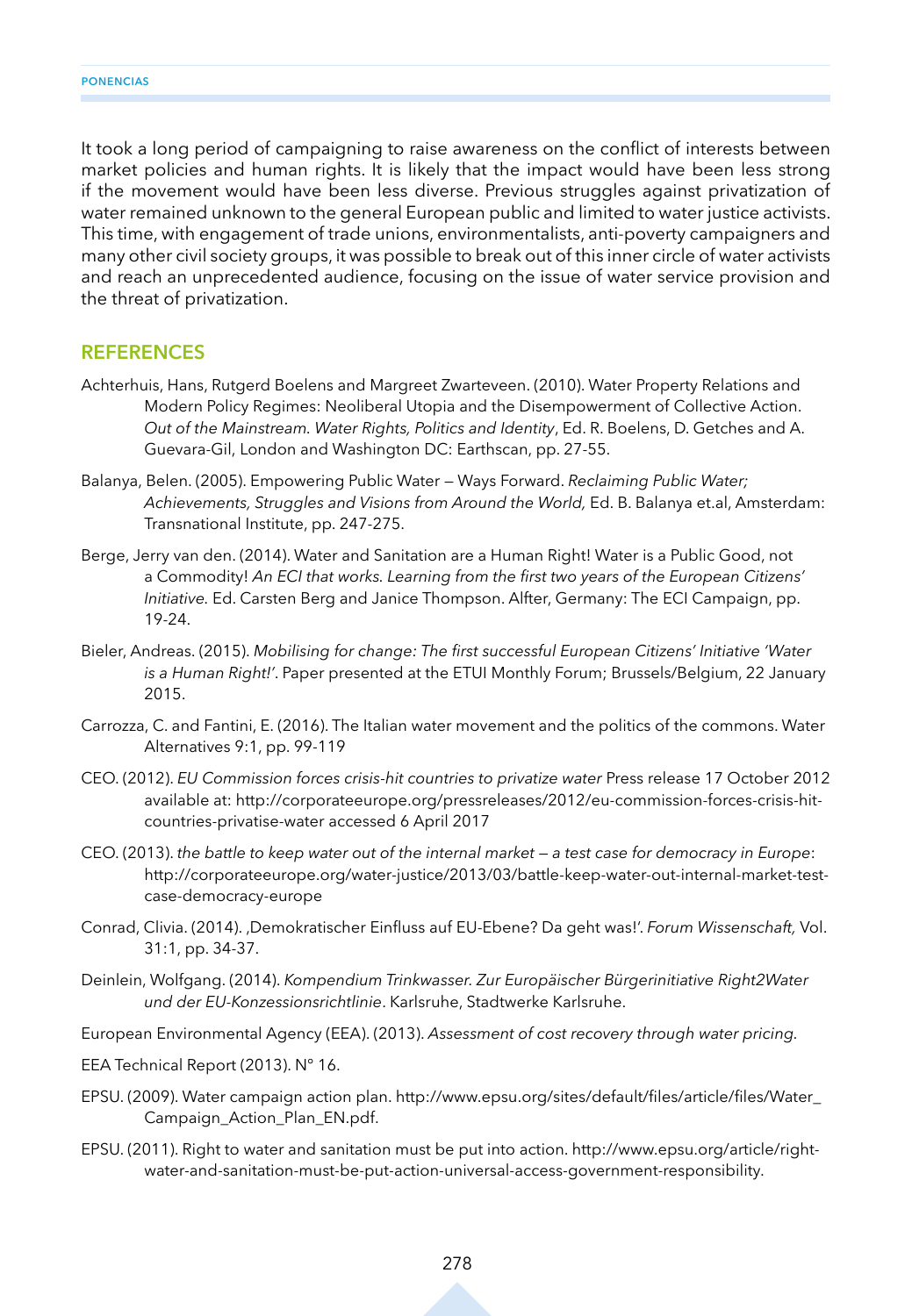- European Commission. (2011). Regulation of the European Citizens' Initiative. http://eur-lex.europa. eu/legal-content/EN/TXT/PDF/?uri=CELEX:02011R0211-20150728&from=EN.
- European Commission. (2013). Statement Commissioner Barnier in response to Right2water. http://ec.europa.eu/archives/commission\_2010-2014/barnier/headlines/ speeches/2013/06/20130621\_en.html.
- European Commission. (2014). Communication from the Commission on the European Citizens' Initiative "Water and sanitation are a human right! Water is a public good, not a commodity!" http://ec.europa.eu/transparency/regdoc/rep/1/2014/EN/1-2014-177-EN-F1-1.Pdf.
- Fattori, Tommaso. (2011). Fluid Democracy, the Italian Water Revolution. *Transform* 09/2011, pp. 99 - 111 https://snuproject.wordpress.com/2011/11/16/fluid-democracy-the-italian-waterrevolution-transform/.
- Fattori, Tommaso. (2013). The European Citizens' Initiative on Water and 'Austeritarian' Post-Democracy. *Transform* 13/2013, pp. 116 - 122 http://www.transform-network.net/journal/ issue-132013/news/detail/Journal/the-european-citizens-initiative-on-water-and-austeritarianpost-democracy.html.
- Hall, David and Emanuele Lobina. (2005). The relative efficiency of public and private sector water. http://gala.gre.ac.uk/3628/1/PSIRU\_9607\_-\_2005-10-W-effic.pdf.
- Hall, David and Emanuele Lobina. (2012a). Utterly uncompetitive the home lands of eternal water privatizations. http://www.world-psi.org/sites/default/files/documents/research/psiru\_water\_ competition\_eu\_short.pdf.
- Hall, David and Emanuele Lobina. (2012b). Water companies and trends in Europe. http://www.epsu. org/sites/default/files/article/files/2012\_Water\_companies-EWCS.pdf.
- Hall, David and Emanuele Lobina. (2012c). Conflicts, companies, human rights and water A critical review of local corporate practices and global corporate initiatives. London, Public Services International Research Unit.
- Lawson, Thomas. (2015). Reversing the tide: Cities and Countries Are Rebelling Against Water Privatization, and Winning. http://www.truth-out.org/news/item/32963-reversing-the-tidecities-and-countries-are-rebelling-against-water-privatization-and-winning
- Lesske, Katja. (2015). The role of civil society organizations in promoting participation and accountability in transnational water politics - a case study in Europe. Freiburg, MA-Thesis Global Studies Programme, Albert-Ludwigs-University Freiburg.
- Limon, Raul. (2013). La presión social saca el agua de la directiva europea de privatizaciones, *El País*, 1 July 2013, available at http://sociedad.elpais.com/sociedad/2013/07/01/ actualidad/1372702820\_342386.html accessed 6 April 2017
- Limon, Raul (2014). Organizaciones ciudadanas y partidos lanzan un pacto por el agua pública: *El País*, 23 August 2014, available at: http://ccaa.elpais.com/ccaa/2014/08/23/ andalucia/1408786978\_205688.html accessed 6 April 2017
- Tinson, Adam and Peter Kenway. (2013). *The Water Industry: A Case to Answer*. London, New Policy Institute and UNISON.
- Parks, Louisa. (2014). Framing in the Right2Water European Citizens' Initiative. Paper prepared for presentation at the ECPR general conference, 3-6 September 2014, Glasgow.
- Schultz, Jim. (2001). Bolivia's War Over Water The Dispatches in Full. http://democracyctr.org/bolivia/ investigations/bolivia-investigations-the-water-revolt/bolivias-war-over-water/